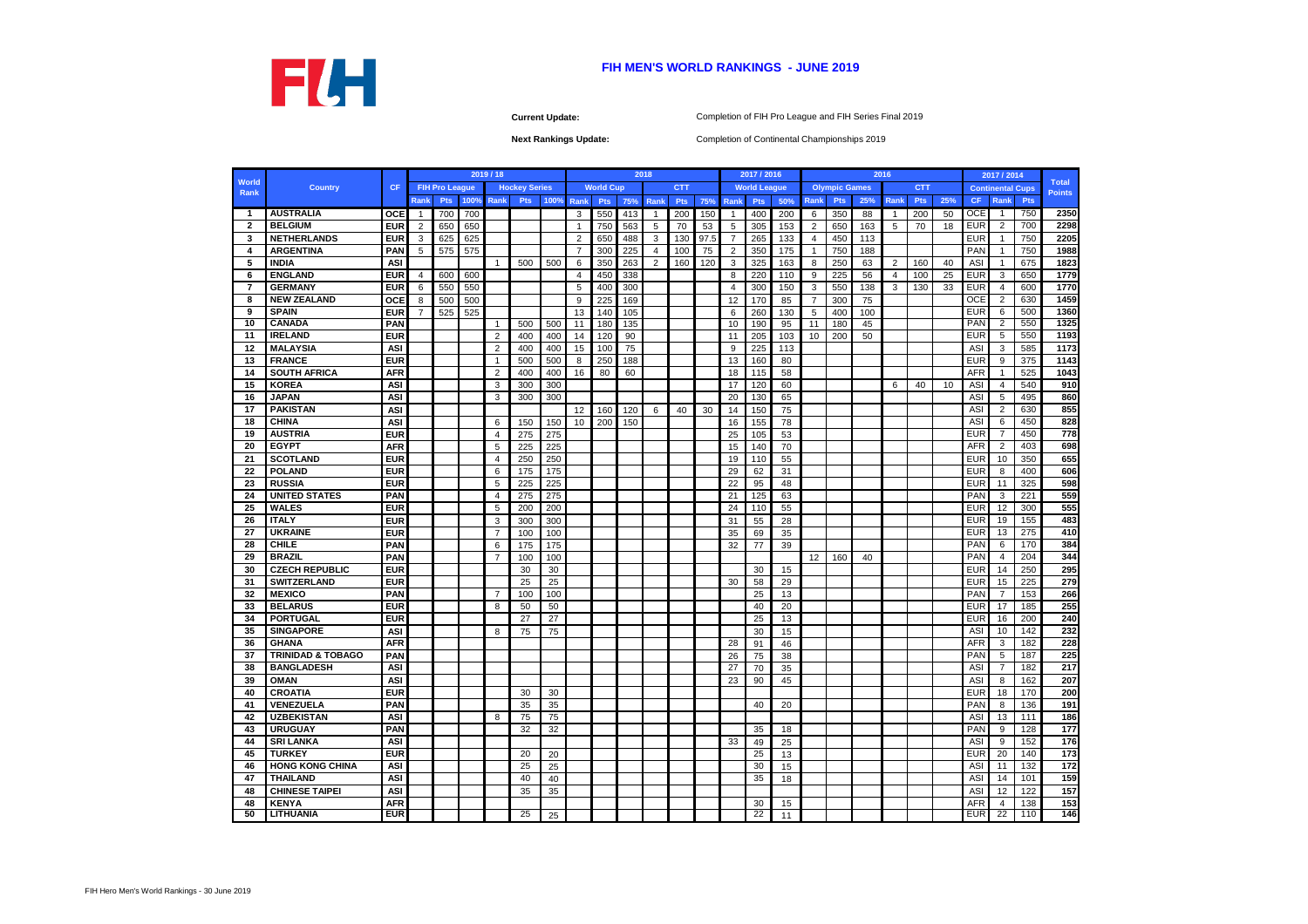| 51 | <b>SLOVAKIA</b>           | <b>EUR</b> |  | 20 | 20 |  |  |  |    | 20 | 10 |  |  |  | <b>EUR</b> | 23             | 95  | 125             |
|----|---------------------------|------------|--|----|----|--|--|--|----|----|----|--|--|--|------------|----------------|-----|-----------------|
| 52 | <b>MALTA</b>              | <b>EUR</b> |  |    |    |  |  |  |    |    |    |  |  |  | <b>EUR</b> | 21             | 125 | 125             |
| 53 | <b>GUYANA</b>             | <b>PAN</b> |  |    |    |  |  |  |    |    |    |  |  |  | PAN        | 10             | 119 | 119             |
| 54 | <b>PAPUA NEW GUINEA</b>   | <b>OCE</b> |  |    |    |  |  |  |    | 24 | 12 |  |  |  | <b>OCE</b> | 3              | 104 | 116             |
| 55 | <b>PERU</b>               | <b>PAN</b> |  | 25 | 25 |  |  |  |    | 27 | 14 |  |  |  | PAN        | 11             | 72  | 111             |
| 56 | <b>FIJI</b>               | <b>OCE</b> |  | 30 | 30 |  |  |  | 36 | 67 | 34 |  |  |  | <b>OCE</b> | 5              | 44  | 108             |
| 57 | <b>NIGERIA</b>            | <b>AFR</b> |  |    |    |  |  |  |    | 25 | 13 |  |  |  | <b>AFR</b> | 5              | 94  | 106             |
| 58 | <b>CYPRUS</b>             | <b>EUR</b> |  | 20 | 20 |  |  |  |    | 23 | 12 |  |  |  | <b>EUR</b> | 26             | 70  | 102             |
| 59 | <b>PUERTO RICO</b>        | <b>PAN</b> |  | 30 | 30 |  |  |  |    |    |    |  |  |  | PAN        | 13             | 61  | 91              |
| 60 | <b>GIBRALTAR</b>          | <b>EUR</b> |  | 27 | 27 |  |  |  |    |    |    |  |  |  | <b>EUR</b> | 28             | 60  | 87              |
| 61 | <b>ZIMBABWE</b>           | <b>AFR</b> |  | 24 | 24 |  |  |  |    |    |    |  |  |  | <b>AFR</b> | 6              | 60  | 84              |
| 62 | <b>PANAMA</b>             | <b>PAN</b> |  | 25 | 25 |  |  |  |    |    |    |  |  |  | PAN        | 14             | 56  | 81              |
| 63 | <b>AZERBAIJAN</b>         | <b>EUR</b> |  |    |    |  |  |  |    |    |    |  |  |  | <b>EUR</b> | 24             | 80  | 80              |
| 64 | <b>HUNGARY</b>            | <b>EUR</b> |  |    |    |  |  |  |    |    |    |  |  |  | <b>EUR</b> | 25             | 75  | 75              |
| 65 | <b>VANUATU</b>            | <b>OCE</b> |  | 20 | 20 |  |  |  |    | 28 | 14 |  |  |  | <b>OCE</b> | 6              | 40  | $\overline{74}$ |
| 66 | <b>BARBADOS</b>           | <b>PAN</b> |  |    |    |  |  |  | 34 | 46 | 23 |  |  |  | <b>PAN</b> | 15             | 50  | $\overline{73}$ |
| 67 | <b>SOLOMON ISLANDS</b>    | <b>OCE</b> |  | 25 | 25 |  |  |  |    | 23 | 11 |  |  |  | <b>OCE</b> | $\overline{7}$ | 36  | 72              |
| 68 | <b>NAMIBIA</b>            | <b>AFR</b> |  | 24 | 24 |  |  |  |    | 20 | 10 |  |  |  | <b>AFR</b> | $\overline{7}$ | 36  | 70              |
| 69 | <b>CUBA</b>               | <b>PAN</b> |  |    |    |  |  |  |    |    |    |  |  |  | PAN        | 12             | 67  | 67              |
| 70 | <b>FINLAND</b>            | <b>EUR</b> |  |    |    |  |  |  |    |    |    |  |  |  | <b>EUR</b> | 27             | 65  | 65              |
| 71 | <b>TONGA</b>              | <b>OCE</b> |  | 20 | 20 |  |  |  |    | 21 | 11 |  |  |  | <b>OCE</b> | 8              | 32  | 63              |
| 72 | <b>SLOVENIA</b>           | <b>EUR</b> |  |    |    |  |  |  |    |    |    |  |  |  | <b>EUR</b> | 29             | 55  | 55              |
| 73 | QATAR                     | <b>ASI</b> |  |    |    |  |  |  |    | 20 | 10 |  |  |  | ASI        | 17             | 42  | 52              |
| 74 | <b>MACAU</b>              | <b>ASI</b> |  |    |    |  |  |  |    |    |    |  |  |  | <b>ASI</b> | 15             | 51  | 51              |
| 75 | <b>SWEDEN</b>             | <b>EUR</b> |  |    |    |  |  |  |    |    |    |  |  |  | <b>EUR</b> | 30             | 50  | 50              |
| 76 | <b>SAMOA</b>              | <b>OCE</b> |  |    |    |  |  |  |    |    |    |  |  |  | <b>OCE</b> | $\overline{4}$ | 48  | 48              |
| 77 | <b>IRAN</b>               | <b>ASI</b> |  |    |    |  |  |  |    |    |    |  |  |  | <b>ASI</b> | 16             | 45  | 45              |
| 77 | <b>DENMARK</b>            | <b>EUR</b> |  |    |    |  |  |  |    |    |    |  |  |  | <b>EUR</b> | 31             | 45  | 45              |
| 79 | <b>KAZAKHSTAN</b>         | <b>ASI</b> |  | 30 | 30 |  |  |  |    | 25 | 13 |  |  |  | <b>ASI</b> |                |     | 43              |
| 80 | <b>MYANMAR</b>            | <b>ASI</b> |  | 30 | 30 |  |  |  |    | 20 | 10 |  |  |  | ASI        |                |     | 40              |
| 81 | <b>NORWAY</b>             | <b>EUR</b> |  |    |    |  |  |  |    |    |    |  |  |  | <b>EUR</b> | 32             | 40  | 40              |
| 82 | <b>ECUADOR</b>            | <b>PAN</b> |  |    |    |  |  |  |    | 20 | 10 |  |  |  | <b>PAN</b> | 16             | 29  | 39              |
| 83 | <b>GUATEMALA</b>          | <b>PAN</b> |  |    |    |  |  |  |    | 20 | 10 |  |  |  | PAN        | 19             | 22  | 32              |
| 84 | <b>TANZANIA</b>           | <b>AFR</b> |  |    |    |  |  |  |    |    |    |  |  |  | <b>AFR</b> | 8              | 32  | 32              |
| 85 | <b>BOTSWANA</b>           | <b>AFR</b> |  |    |    |  |  |  |    |    |    |  |  |  | <b>AFR</b> | 9              | 30  | 30              |
| 86 | <b>DOMINICAN REPUBLIC</b> | <b>PAN</b> |  |    |    |  |  |  |    |    |    |  |  |  | PAN        | 17             | 26  | 26              |
| 87 | <b>NEPAL</b>              | <b>ASI</b> |  | 25 | 25 |  |  |  |    |    |    |  |  |  | <b>ASI</b> |                |     | 25              |
| 88 | <b>JAMAICA</b>            | <b>PAN</b> |  |    |    |  |  |  |    |    |    |  |  |  | PAN        | 18             | 24  | 24              |
| 89 | <b>ZAMBIA</b>             | <b>AFR</b> |  | 24 | 24 |  |  |  |    |    |    |  |  |  | <b>AFR</b> |                |     | 24              |
| 90 | <b>AFGHANISTAN</b>        | <b>ASI</b> |  | 20 | 20 |  |  |  |    |    |    |  |  |  | <b>ASI</b> |                |     | 20              |
| 90 | <b>BOLIVIA</b>            | <b>PAN</b> |  | 20 | 20 |  |  |  |    |    |    |  |  |  | PAN        |                |     | 20              |
| 90 | <b>INDONESIA</b>          | <b>ASI</b> |  | 20 | 20 |  |  |  |    |    |    |  |  |  | <b>ASI</b> |                |     | 20              |
| 90 | <b>COSTA RICA</b>         | <b>PAN</b> |  | 20 | 20 |  |  |  |    |    |    |  |  |  | PAN        |                |     | 20              |
| 94 | <b>PARAGUAY</b>           | <b>PAN</b> |  |    |    |  |  |  |    | 28 | 14 |  |  |  | PAN        |                |     | 14              |
| 95 | <b>BRUNEI</b>             | <b>ASI</b> |  |    |    |  |  |  |    | 25 | 13 |  |  |  | <b>ASI</b> |                |     | 13              |
| 96 | <b>VIETNAM</b>            | <b>ASI</b> |  |    |    |  |  |  |    | 20 | 10 |  |  |  | <b>ASI</b> |                |     | 10              |

Notes Where teams have the same total of WR points, ranking is determined by the highest placement at the most recent FIH or continental event

> From 2014 teams which win a World League Qualifying or FIH Series Open Tournament receive a bonus of 25 points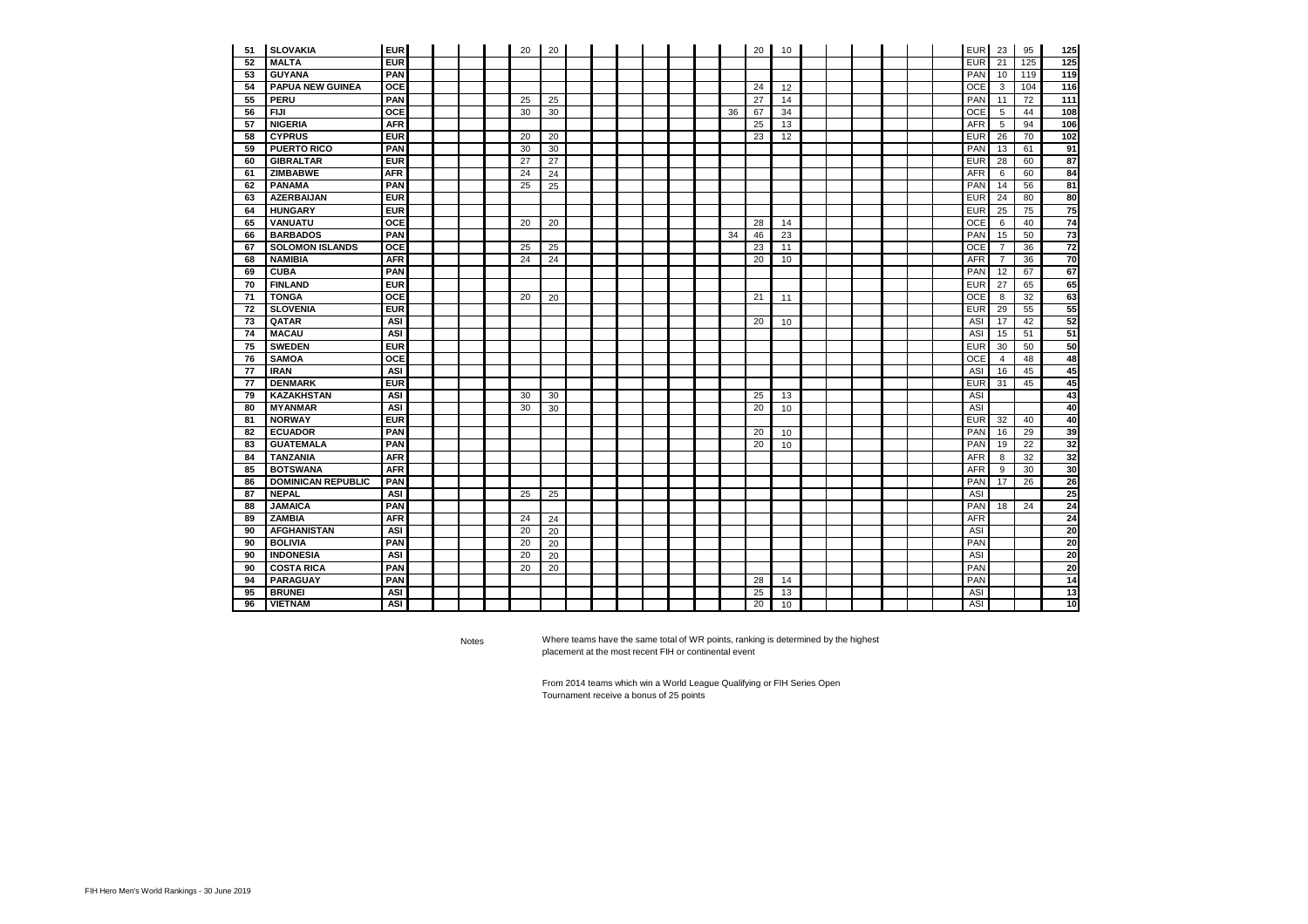|        |                |            | 2017                                    |      |      | 2015<br><b>Africa Cup of Nations</b> |     |                  |                   |            |                 | 2017            |      |            | 2016                          |     |                   | 2014               |     |                  |
|--------|----------------|------------|-----------------------------------------|------|------|--------------------------------------|-----|------------------|-------------------|------------|-----------------|-----------------|------|------------|-------------------------------|-----|-------------------|--------------------|-----|------------------|
| anking | <b>Country</b> |            | <b>Africa Cup of Nations</b>            |      |      |                                      |     | <b>Total Pts</b> | <b>CF Ranking</b> | Country    |                 | <b>Asia Cup</b> |      |            | <b>Asian Champions Trophy</b> |     |                   | <b>Asian Games</b> |     | <b>Total Pts</b> |
|        |                | Rank       | <b>Pts</b>                              | 100% | Rank | <b>Pts</b>                           | 50% |                  |                   |            | Rank            | <b>Pts</b>      | 100% | Rank       | <b>Pts</b>                    | 75% | Rank              | <b>Pts</b>         | 25% |                  |
|        | <b>RSA</b>     |            | 525                                     | 525  |      | 525                                  | 263 | 788              |                   | <b>IND</b> |                 | 675             | 675  |            | 675                           | 506 |                   | 675                | 169 | 1350             |
|        | EGY            | $\sim$     | 403                                     | 403  |      | 403                                  | 201 | 604              | ົ<br>∠            | <b>PAK</b> | $\sim$          | 585             | 585  | ົ          | 630                           | 473 | $\sim$            | 630                | 158 | 1215             |
|        | <b>GHA</b>     |            | 182                                     | 182  |      | 138                                  | 69  | 251              | 3                 | MAS        | $\sim$          | 630             | 630  | ્ર         | 585                           | 439 |                   | 540                | 135 | 1204             |
|        | <b>KEN</b>     |            | 138                                     | 138  |      | 182                                  | 91  | 229              |                   | <b>KOR</b> |                 | 540             | 540  |            | 540                           | 405 |                   | 585                | 146 | 1091             |
|        | <b>NGR</b>     |            | 94                                      | 94   |      | 94                                   | 47  | 140              |                   | <b>JPN</b> |                 | 495             | 495  |            | 495                           | 371 |                   | 495                | 124 | 990              |
|        | ZIM            | <b>DNP</b> |                                         |      |      | 60                                   | 30  | 30               |                   | <b>CHN</b> |                 | 182             | 182  |            | 450                           | 338 |                   | 450                | 113 | 632              |
|        | <b>NAM</b>     | <b>DNP</b> |                                         |      |      | 36                                   | 18  | 18               |                   | <b>BAN</b> | ĥ               | 450             | 450  | <b>DNP</b> |                               |     |                   | 162                | 41  | 491              |
|        | <b>TAN</b>     | <b>DNP</b> |                                         |      |      | 32                                   | 16  | 16               | 8                 | <b>OMA</b> |                 | 162             | 162  | <b>DNP</b> |                               |     | $\rightarrow$     | 182                | 46  | 208              |
|        | <b>BOT</b>     | <b>DNP</b> |                                         |      |      | 30                                   | 15  |                  | 9                 | SRI        | 9               | 152             | 152  | <b>DNP</b> |                               |     | 10                | 142                | 35  | 187              |
|        |                |            |                                         |      |      |                                      |     |                  | 10                | SIN        | 11              | 132             | 132  | <b>DNP</b> |                               |     |                   | 152                | 38  | 170              |
|        |                |            | <b>EUROPEAN HOCKEY FEDERATION (MEN)</b> |      |      |                                      |     |                  | 11                | <b>HKG</b> | 10              | 142             | 142  | <b>DNP</b> |                               |     | 14                | 101                | 25  | 167              |
|        |                |            |                                         |      |      |                                      |     |                  | $12 \overline{ }$ | <b>TPE</b> | 14              | 101             | 101  | <b>DNP</b> |                               |     | $12 \overline{ }$ | 122                | 30  | 132              |
|        |                |            | 2017                                    |      |      | 2015                                 |     |                  | 13                | <b>UZB</b> | 12 <sup>2</sup> | 122             | 122  | <b>DNP</b> |                               |     | <b>DNP</b>        |                    |     | 122              |
| anking | <b>Country</b> |            | <b>European Nations Cup</b>             |      |      | <b>European Nations Cup</b>          |     | <b>Total Pts</b> | 14                | <b>THA</b> | 13              | 111             | 111  | <b>DNP</b> |                               |     | <b>DNP</b>        |                    |     | 111              |
|        |                | Rank       | <b>Pts</b>                              | 100% | Rank | <b>Pts</b>                           | 50% |                  | 15                | <b>MAC</b> | 15              | 51              | 51   | <b>DNP</b> |                               |     | <b>DNP</b>        |                    |     | 51               |
|        | <b>NED</b>     |            | 750                                     | 750  |      | 750                                  | 375 | 1125             | 16                | IRI        | <b>DNP</b>      |                 |      | <b>DNP</b> |                               |     | 11                | 132                | 33  | 33               |
|        | <b>BEL</b>     |            | 700                                     | 700  |      | 550                                  | 275 | 975              | 17                | QAT        | <b>DNP</b>      |                 |      | <b>DNP</b> |                               |     | 13                | 111                | 28  | 28               |

|                   |                  |                 | 2017                        |      |                | 2015                        |                 |                  | 13                | <b>UZB</b>       | 12             | 122                     | 122  | <b>DNP</b>                             |                           |     | <b>DNP</b>     |
|-------------------|------------------|-----------------|-----------------------------|------|----------------|-----------------------------|-----------------|------------------|-------------------|------------------|----------------|-------------------------|------|----------------------------------------|---------------------------|-----|----------------|
| <b>CF Ranking</b> | Country          |                 | <b>European Nations Cup</b> |      |                | <b>European Nations Cup</b> |                 | <b>Total Pts</b> | 14                | <b>THA</b>       | 13             | 111                     | 111  | <b>DNP</b>                             |                           |     | <b>DNP</b>     |
|                   |                  | Rank            | Pts                         | 100% | Rank           | <b>Pts</b>                  | 50%             |                  | 15                | <b>MAC</b>       | 15             | 51                      | 51   | <b>DNP</b>                             |                           |     | <b>DNP</b>     |
| -1                | <b>NED</b>       | $\overline{1}$  | 750                         | 750  | $\mathbf{1}$   | 750                         | 375             | 1125             | 16                | IRI              | <b>DNP</b>     |                         |      | <b>DNP</b>                             |                           |     | 11             |
| $\overline{2}$    | <b>BEL</b>       | 2               | 700                         | 700  | 5              | 550                         | 275             | 975              | 17                | QAT              | <b>DNP</b>     |                         |      | <b>DNP</b>                             |                           |     | 13             |
| 3                 | ENG <sup>*</sup> | $\mathbf{3}$    | 650                         | 650  | $\overline{4}$ | 600                         | 300             | 950              |                   |                  |                |                         |      |                                        |                           |     |                |
| 4                 | GER*             | $\overline{4}$  | 600                         | 600  | $\overline{2}$ | 700                         | 350             | 950              |                   |                  |                |                         |      | <b>OCEANIA HOCKEY FEDERATION (MEN)</b> |                           |     |                |
| 5                 | <b>IRL</b>       | 6               | 500                         | 500  | 3              | 650                         | 325             | 825              |                   |                  |                |                         |      |                                        |                           |     |                |
| 6                 | ESP              | $\sqrt{5}$      | 550                         | 550  | 6              | 500                         | 250             | 800              | <b>CF Ranking</b> | Country          |                | 2017                    |      |                                        | 2015                      |     | <b>Total P</b> |
| $\overline{7}$    | <b>AUT</b>       | $\overline{7}$  | 450                         | 450  | 10             | 350                         | 175             | 625              |                   |                  |                | <b>Oceania Cup</b>      |      |                                        | <b>Oceania Cup</b>        |     |                |
| 8                 | POL              | 8               | 400                         | 400  | 9              | 375                         | 188             | 588              |                   |                  | Rank           | Pts                     | 100% | Rank                                   | Pts                       | 50% |                |
| 9                 | <b>FRA</b>       | 11              | 325                         | 325  | $\overline{7}$ | 450                         | 225             | 550              | -1                | <b>AUS</b>       | $\overline{1}$ | 750                     | 750  | - 1                                    | 750                       | 375 | 1125           |
| 10                | SCO              | 9               | 375                         | 375  | 11             | 325                         | 163             | 538              | 2                 | <b>NZL</b>       | 2              | 630                     | 630  | 2                                      | 630                       | 315 | 945            |
| 11                | <b>RUS</b>       | 12              | 300                         | 300  | 8              | 400                         | 200             | 500              | 3                 | <b>PNG</b>       | 3              | 104                     | 104  | <b>DNP</b>                             |                           |     | 104            |
| 12                | WAL              | 10              | 350                         | 350  | 17             | 185                         | 93              | 443              | $\overline{4}$    | <b>SAM</b>       | 5              | 44                      | 44   | $\overline{4}$                         | 48                        | 24  | 68             |
| 13                | UKR <sup>*</sup> | 13              | 275                         | 275  | 14             | 250                         | 125             | 400              | 5                 | <b>FIJ</b>       | <b>DNP</b>     |                         |      | 3                                      | 104                       | 52  | 52             |
| 14                | $CZE^*$          | 14              | 250                         | 250  | 12             | 300                         | 150             | 400              | 6                 | <b>VAN</b>       | $\overline{4}$ | 48                      | 48   | <b>DNP</b>                             |                           |     | 48             |
| 15                | SUI              | 15              | 225                         | 225  | 15             | 225                         | 113             | 338              | $\overline{7}$    | SOL              | 6              | 40                      | 40   | <b>DNP</b>                             |                           |     | 40             |
| 16                | POR              | 16              | 200                         | 200  | 18             | 170                         | 85              | 285              | 8                 | <b>TGA</b>       | $\overline{7}$ | 36                      | 36   | <b>DNP</b>                             |                           |     | 36             |
| 17                | BLR*             | 17              | 185                         | 185  | 20             | 140                         | 70              | 255              |                   |                  |                |                         |      |                                        |                           |     |                |
| 18                | CRO*             | 19              | 155                         | 155  | 16             | 200                         | 100             | 255              |                   |                  |                |                         |      | PAN AMERICAN HOCKEY FEDERATION (MEN)   |                           |     |                |
| 19                | <b>ITA</b>       | 18              | 170                         | 170  | 19             | 155                         | $\overline{78}$ | 248              |                   |                  |                |                         |      |                                        |                           |     |                |
| 20                | <b>TUR</b>       | $\overline{20}$ | 140                         | 140  | 21             | 125                         | 63              | 203              |                   |                  |                | 2017                    |      |                                        | 2015                      |     |                |
| 21                | <b>MLT</b>       | 21              | 125                         | 125  | 26             | 70                          | 35              | 160              | <b>CF Ranking</b> | Country          |                | <b>Pan American Cup</b> |      |                                        | <b>Pan American Games</b> |     | <b>Total P</b> |
| 22                | LTU              | 22              | 110                         | 110  | 25             | 75                          | $\overline{38}$ | 148              |                   |                  | Rank           | <b>Pts</b>              | 100% | Rank                                   | Pts                       | 50% |                |
| 23                | <b>SVK</b>       | 23              | 95                          | 95   | 23             | 95                          | 48              | 143              | -1                | ARG              | -1             | 750                     | 750  | -1                                     | 750                       | 375 |                |
| 24                | AZE              | <b>DNP</b>      |                             |      | 13             | 275                         | $\frac{1}{38}$  | 138              | 2                 | CAN              | $\overline{2}$ | 550                     | 550  | 2                                      | 550                       | 275 |                |
| 25                | <b>HUN</b>       | 26              | $70\,$                      | 70   | $27\,$         | 65                          | 33              | 103              | 3                 | <b>USA</b>       | 3              | 221                     | 221  | 5                                      | 187                       | 94  |                |
| 26                | <b>CYP</b>       | $\overline{27}$ | 65                          | 65   | 29             | 55                          | 28              | 93               | $\overline{4}$    | <b>BRA</b>       | 5              | 187                     | 187  | $\overline{4}$                         | 204                       | 102 |                |
| 27                | <b>FIN</b>       | 28              | 60                          | 60   | 28             | 60                          | 30              | 90               | 5                 | TTO*             | $\overline{4}$ | 204                     | 204  | $\overline{7}$                         | 153                       | 77  |                |
| 28                | <b>GIB</b>       | 24              | 80                          | 80   | <b>DNP</b>     |                             |                 | 80               | 6                 | CHI <sup>*</sup> | 6              | 170                     | 170  | 3                                      | 221                       | 111 |                |
| 29                | <b>SLO</b>       | 25              | 75                          | 75   | <b>DNP</b>     |                             |                 | 75               | $\overline{7}$    | <b>MEX</b>       | $\overline{7}$ | 153                     | 153  | 6                                      | 170                       | 85  |                |
| 30                | <b>SWE</b>       | <b>DNP</b>      |                             |      | 22             | 110                         | 55              | 55               | 8                 | <b>VEN</b>       | 8              | 136                     | 136  | 9                                      | 128                       | 64  |                |
| 31                | <b>DEN</b>       | <b>DNP</b>      |                             |      | 24             | 80                          | 40              | 40               | 9                 | URU              | 9              | 128                     | 128  | 12                                     | 67                        | 33  |                |
| 32                | <b>NOR</b>       | <b>DNP</b>      |                             |      | 30             | 50                          | 25              | 25               | 10                | <b>GUY</b>       | 10             | 119                     | 119  | <b>DNP</b>                             |                           |     |                |

| $\cdots$   | $\tilde{\phantom{a}}$ | $\sim$ | $\sim$ | $\tilde{\phantom{a}}$ | ູ   | ິ   | $- -$ |                   |                |              |                    |      |            |                    |     |                  |
|------------|-----------------------|--------|--------|-----------------------|-----|-----|-------|-------------------|----------------|--------------|--------------------|------|------------|--------------------|-----|------------------|
| <b>ESP</b> |                       | 550    | 550    | O                     | 500 | 250 | 800   | <b>CF Ranking</b> | <b>Country</b> |              | 2017               |      |            | 2015               |     | <b>Total Pts</b> |
| <b>AUT</b> |                       | 450    | 450    | 10                    | 350 | 175 | 625   |                   |                |              | <b>Oceania Cup</b> |      |            | <b>Oceania Cup</b> |     |                  |
| <b>POL</b> |                       | 400    | 400    | 9                     | 375 | 188 | 588   |                   |                | Rank         | <b>Pts</b>         | 100% | Rank       | <b>Pts</b>         | 50% |                  |
| <b>FRA</b> | 11                    | 325    | 325    |                       | 450 | 225 | 550   |                   | AUS            |              | 750                | 750  |            | 750                | 375 | 1125             |
| SCO        |                       | 375    | 375    |                       | 325 | 163 | 538   |                   | <b>NZL</b>     | <u>_</u>     | 630                | 630  |            | 630                | 315 | 945              |
| <b>RUS</b> | $12 \overline{ }$     | 300    | 300    | o                     | 400 | 200 | 500   |                   | <b>PNG</b>     | $\sim$<br>د. | 104                | 104  | <b>DNP</b> |                    |     | 104              |
| WAL        | 10                    | 350    | 350    | 17                    | 185 | 93  | 443   |                   | <b>SAM</b>     | IJ           | 44                 | 44   |            | 48                 | 24  | 68               |
| UKR*       | 13                    | 275    | 275    | 14                    | 250 | 125 | 400   |                   | FIJ            | <b>DNP</b>   |                    |      |            | 104                | 52  | 52               |
| CZE*       | 14                    | 250    | 250    | 12                    | 300 | 150 | 400   |                   | <b>VAN</b>     |              | 48                 | 48   | <b>DNP</b> |                    |     | 48               |
| <b>SUI</b> | 15                    | 225    | 225    | 15                    | 225 | 113 | 338   |                   | SOL            | 6            | 40                 | 40   | <b>DNP</b> |                    |     | 40               |
| <b>POR</b> | 16                    | 200    | 200    | 18                    | 170 | 85  | 285   |                   | <b>TGA</b>     |              | 36                 | 36   | <b>DNP</b> |                    |     | 36               |
|            |                       |        |        |                       |     |     |       |                   |                |              |                    |      |            |                    |     |                  |

\* Where points are equal for 4-year cycle, team with most recent best result at CF Championships is ranked higher.

|    | .          | $\cdot$ $\cdot$ | .   | .   | .          | .   | $\cdot$ $\sim$ | .   |                   |                |                |                         |      |                |                           |     |                  |
|----|------------|-----------------|-----|-----|------------|-----|----------------|-----|-------------------|----------------|----------------|-------------------------|------|----------------|---------------------------|-----|------------------|
| 20 | <b>TUR</b> | 20              | 140 | 140 | 21         | 125 | 63             | 203 |                   |                |                | 2017                    |      |                | 2015                      |     |                  |
| 21 | <b>MLT</b> | 21              | 125 | 125 | 26         | 70  | 35             | 160 | <b>CF Ranking</b> | <b>Country</b> |                | <b>Pan American Cup</b> |      |                | <b>Pan American Games</b> |     | <b>Total Pts</b> |
| 22 | LTU        | 22              | 110 | 110 | 25         | 75  | 38             | 148 |                   |                | Rank           | <b>Pts</b>              | 100% | Rank           | Pts                       | 50% |                  |
| 23 | <b>SVK</b> | 23              | 95  | 95  | 23         | 95  | 48             | 143 |                   | ARG            |                | 750                     | 750  |                | 750                       | 375 | 1125             |
| 24 | AZE        | <b>DNP</b>      |     |     | 13         | 275 | 138            | 138 | $\overline{2}$    | CAN            | $\overline{2}$ | 550                     | 550  | 2              | 550                       | 275 | 824              |
| 25 | <b>HUN</b> | 26              | 70  | 70  | 27         | 65  | 33             | 103 | 3                 | <b>USA</b>     | 3              | 221                     | 221  | 5              | 187                       | 94  | 315              |
| 26 | <b>CYP</b> | 27              | 65  | 65  | 29         | 55  | 28             | 93  | $\overline{4}$    | <b>BRA</b>     | 5              | 187                     | 187  | 4              | 204                       | 102 | 289              |
| 27 | <b>FIN</b> | 28              | 60  | 60  | 28         | 60  | 30             | 90  | 5                 | TTO*           | $\overline{4}$ | 204                     | 204  | $\overline{7}$ | 153                       | 77  | 281              |
| 28 | <b>GIB</b> | 24              | 80  | 80  | <b>DNP</b> |     |                | 80  | 6                 | CHI*           | 6              | 170                     | 170  | 3              | 221                       | 111 | 281              |
| 29 | <b>SLO</b> | 25              | 75  | 75  | <b>DNP</b> |     |                | 75  | $\overline{7}$    | <b>MEX</b>     | $\overline{7}$ | 153                     | 153  | 6              | 170                       | 85  | 238              |
| 30 | SWE        | <b>DNP</b>      |     |     | 22         | 110 | 55             | 55  | 8                 | <b>VEN</b>     | 8              | 136                     | 136  | 9              | 128                       | 64  | 200              |
| 31 | <b>DEN</b> | <b>DNP</b>      |     |     | 24         | 80  | 40             | 40  | 9                 | URU            | 9              | 128                     | 128  | 12             | 67                        | 33  | 161              |
| 32 | <b>NOR</b> | <b>DNP</b>      |     |     | 30         | 50  | 25             | 25  | 10                | <b>GUY</b>     | 10             | 119                     | 119  | <b>DNP</b>     |                           |     | 119              |
|    |            |                 |     |     |            |     |                |     | 11                | <b>PER</b>     | 11             | 72                      | 72   | 15             | 50                        | 25  | 97               |
|    |            |                 |     |     |            |     |                |     | 12                | <b>CUB</b>     | <b>DNP</b>     |                         |      | 8              | 136                       | 68  | 68               |
|    |            |                 |     |     |            |     |                |     | 13                | <b>PUR</b>     | 12             | 67                      | 67   | <b>DNP</b>     |                           |     | 67               |
|    |            |                 |     |     |            |     |                |     | 14                | <b>PAN</b>     | 13             | 61                      | 61   | <b>DNP</b>     |                           |     | 61               |
|    |            |                 |     |     |            |     |                |     | 15                | <b>BAR</b>     | <b>DNP</b>     |                         |      | 10             | 119                       | 60  | 60               |
|    |            |                 |     |     |            |     |                |     | 16                | ECU            | 14             | 56                      | 56   | <b>DNP</b>     |                           |     | 56               |
|    |            |                 |     |     |            |     |                |     | 17                | <b>DOM</b>     | <b>DNP</b>     |                         |      | 11             | 72                        | 36  | 36               |
|    |            |                 |     |     |            |     |                |     | 18                | <b>JAM</b>     | <b>DNP</b>     |                         |      | 13             | 61                        | 31  | 31               |
|    |            |                 |     |     |            |     |                |     | 19                | <b>GUA</b>     | <b>DNP</b>     |                         |      | 14             | 56                        | 28  | 28               |
|    |            |                 |     |     |            |     |                |     |                   |                |                |                         |      |                |                           |     |                  |

**NOTE: The ranking points allocated to each country are to establish Continental Ranking ONLY. Separate points are then allocated to each country based upon the weightings fixed for each CF** 

## **OCEANIA HOCKEY FEDERATION (MEN)**

#### **EUROPEAN HOCKEY FEDERATION (MEN)**

### **AFRICAN HOCKEY FEDERATION (MEN)**

|                   |                |            | 2017                         |      |      | 2015                         |     |                  |                   |                |        | 2017       |
|-------------------|----------------|------------|------------------------------|------|------|------------------------------|-----|------------------|-------------------|----------------|--------|------------|
| <b>CF Ranking</b> | <b>Country</b> |            | <b>Africa Cup of Nations</b> |      |      | <b>Africa Cup of Nations</b> |     | <b>Total Pts</b> | <b>CF Ranking</b> | <b>Country</b> |        | Asia C     |
|                   |                | Rank       | <b>Pts</b>                   | 100% | Rank | <b>Pts</b>                   | 50% |                  |                   |                | Rank   | <b>Pts</b> |
|                   | <b>RSA</b>     |            | 525                          | 525  |      | 525                          | 263 | 788I             |                   | <b>IND</b>     |        | 675        |
|                   | EGY            | ⌒          | 403                          | 403  | 2    | 403                          | 201 | 604              | 2                 | <b>PAK</b>     | 3      | 585        |
|                   | <b>GHA</b>     | 3          | 182                          | 182  | 4    | 138                          | 69  | 251              | 3                 | <b>MAS</b>     | ົ<br>∠ | 630        |
|                   | <b>KEN</b>     |            | 138                          | 138  | 3    | 182                          | 91  | <b>229</b>       | 4                 | <b>KOR</b>     |        | 540        |
| 5                 | <b>NGR</b>     | 5          | 94                           | 94   | 5    | 94                           | 47  | 140I             | 5                 | <b>JPN</b>     | 5      | 495        |
|                   | ZIM            | <b>DNP</b> |                              |      | 6    | 60                           | 30  | 30               | 6                 | <b>CHN</b>     |        | 182        |
|                   | <b>NAM</b>     | <b>DNP</b> |                              |      |      | 36                           | 18  | 18               |                   | <b>BAN</b>     | 6      | 450        |
| 8                 | TAN            | <b>DNP</b> |                              |      | 8    | 32                           | 16  | 16               | 8                 | <b>OMA</b>     | 8      | 162        |
|                   | <b>BOT</b>     | <b>DNP</b> |                              |      | 9    | 30                           | 15  | 15               | 9                 | <b>SRI</b>     | 9      | 152        |



#### *CONTINENTAL RANKINGS -- MEN OCTOBER 2017*

#### **ASIAN HOCKEY FEDERATION (MEN)**

# **PAN AMERICAN HOCKEY FEDERATION (MEN)**